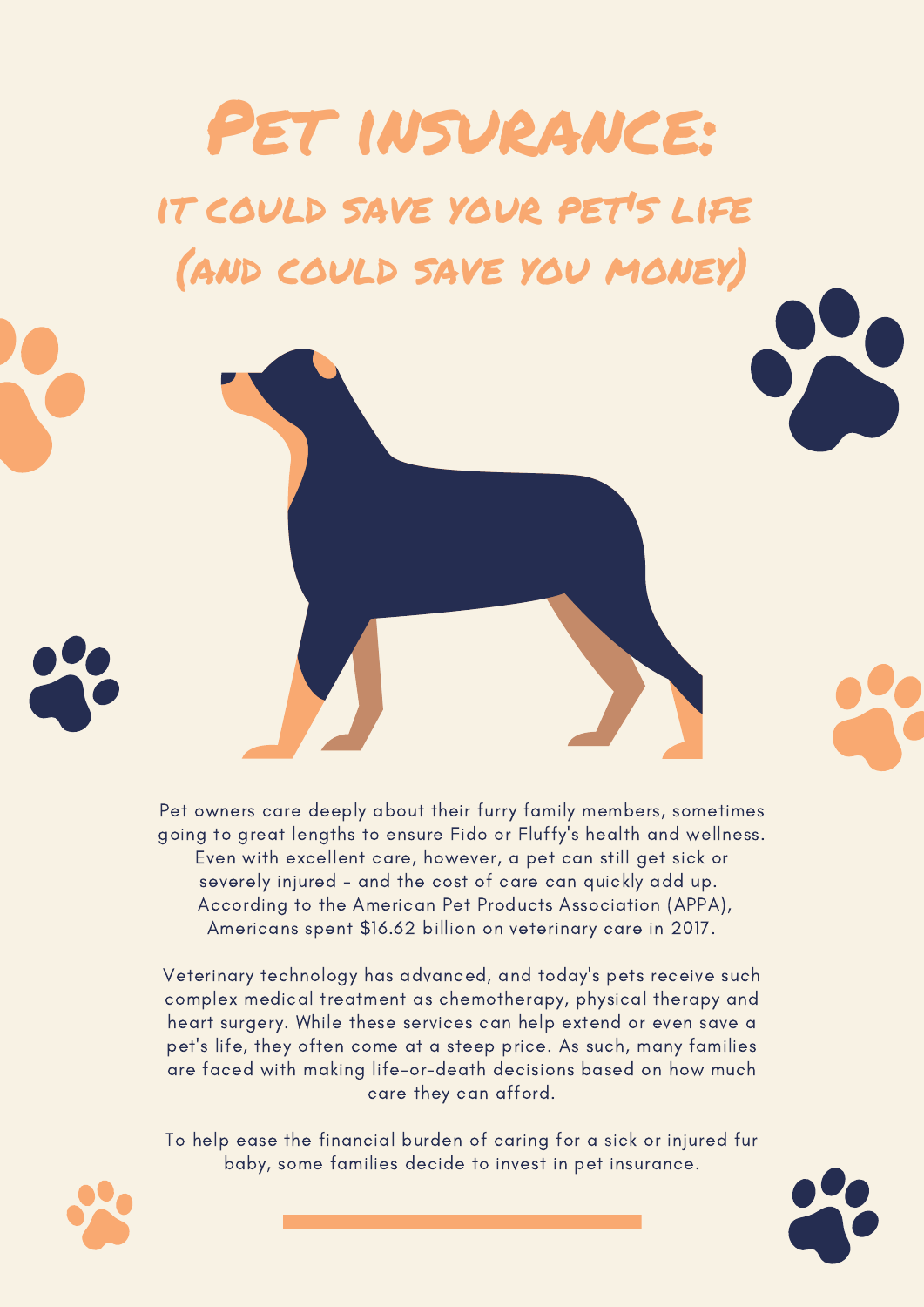

### Your Choices

Just like health insurance for you or a family member, there are several types of pet insurance policies:

- A pet health insurance policy reimburses the pet owner for specified veterinary care. As with your health insurance policy, these policies typically itemize covered treatments, deductibles (the amount you're responsible to pay) and lifetime or per illness maximums. The cost of the policy may vary based on the amount and type of coverage as well as the breed or species.
- A pet life insurance policy covers end-of-life costs for your animal. This can include burial or cremation expenses and even bereavement counseling for you and your family.
- Pet injury coverage may be part of your auto insurance policy. It covers the treatment of a pet injured in a car accident up to a set limit. Check with your insurance agent or company to determine if your auto policy includes coverage for a pet traveling in your car.



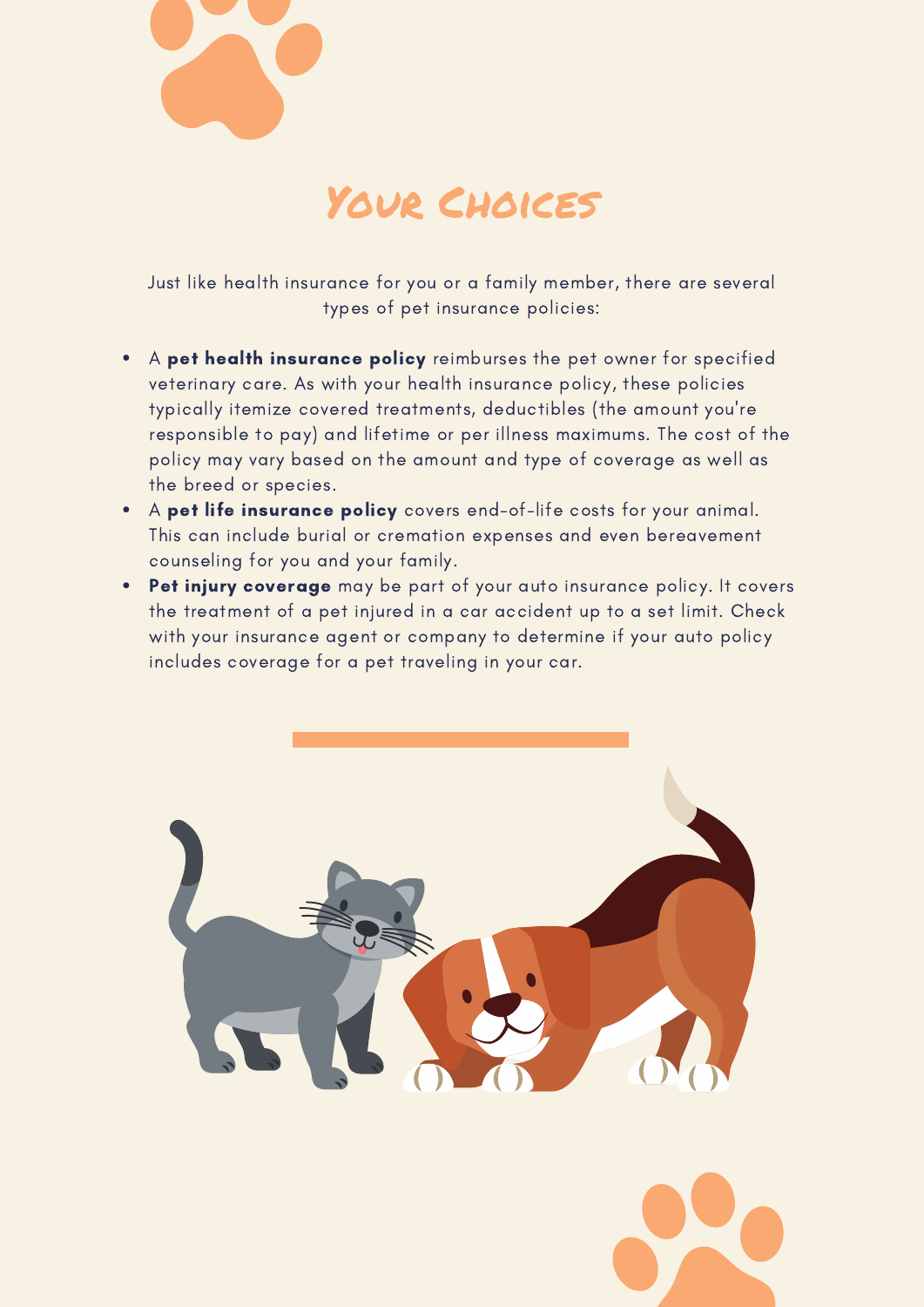

## What to compare when reviewing

#### your options

Covered conditions: Some pet health insurance policies may reimburse covered medical expenses for accidents, illnesses, surgeries, X-rays, prescriptions, hospitalizations, emergencies or cancer treatments. Other plans may only cover accident and illness after a waiting period.

Pre-existing Conditions: Hereditary conditions and certain medical conditions are considered pre-existing. Look to see if the conditions are considered curable (stable or controlled pre-existing conditions) or incurable (terminal preexisting conditions). For pre-existing conditions considered curable, the company may choose to enforce a waiting period before overage can begin. Conditions considered incurable such as diabetes or cancer may be excluded or may be covered on a limited basis. A veterinarian may need to conduct an examination to certify your pet's health.

**Exclusions:** Treatments not covered by pet insurance can vary by type of pet or breed. Not all pet insurance plans cover preventative care, dental care not associated with an accident or injury, treatment of behavioral problems, breedspecific hereditary conditions or elective procedures. Treatment of congenital conditions (a condition your pet is born with) or hereditary conditions may have a limited benefit.

Reimbursement: What the insurance company will pay per treatment is explained in a benefits schedule. This list outlines how much — by percentage of cost or dollar amount — the company will pay for treatments. You may be responsible for copays or deductibles. Some companies will pay the vet for services, but often you'll be responsible for the full amount at the time of treatment, and then be reimbursed by the insurer for covered expenses.

Renewable Benefits: If your pet is treated for a covered condition during the policy term, some companies may consider the condition to be pre-xisting and will exclude coverage for the condition when the policy is renewed.

Veterinarian Networks: Some pet health insurance policies will require you to use a specific network of veterinarians. Check to see which ones are in your network. With all property insurance, it is a good idea to take photos or videos of your prized possessions. Creating a home inventory from the NAIC's free smartphone app, myHOME [scr.APP.book,](https://apps.apple.com/us/app/myhome-scr-app-book/id414273863) makes the process easier. Discuss valuable antiques, artwork or jewelry with your agent or company to determine proper coverage. In addition to covering your belongings, renters insurance typically includes liability coverage in case someone is injured in your home.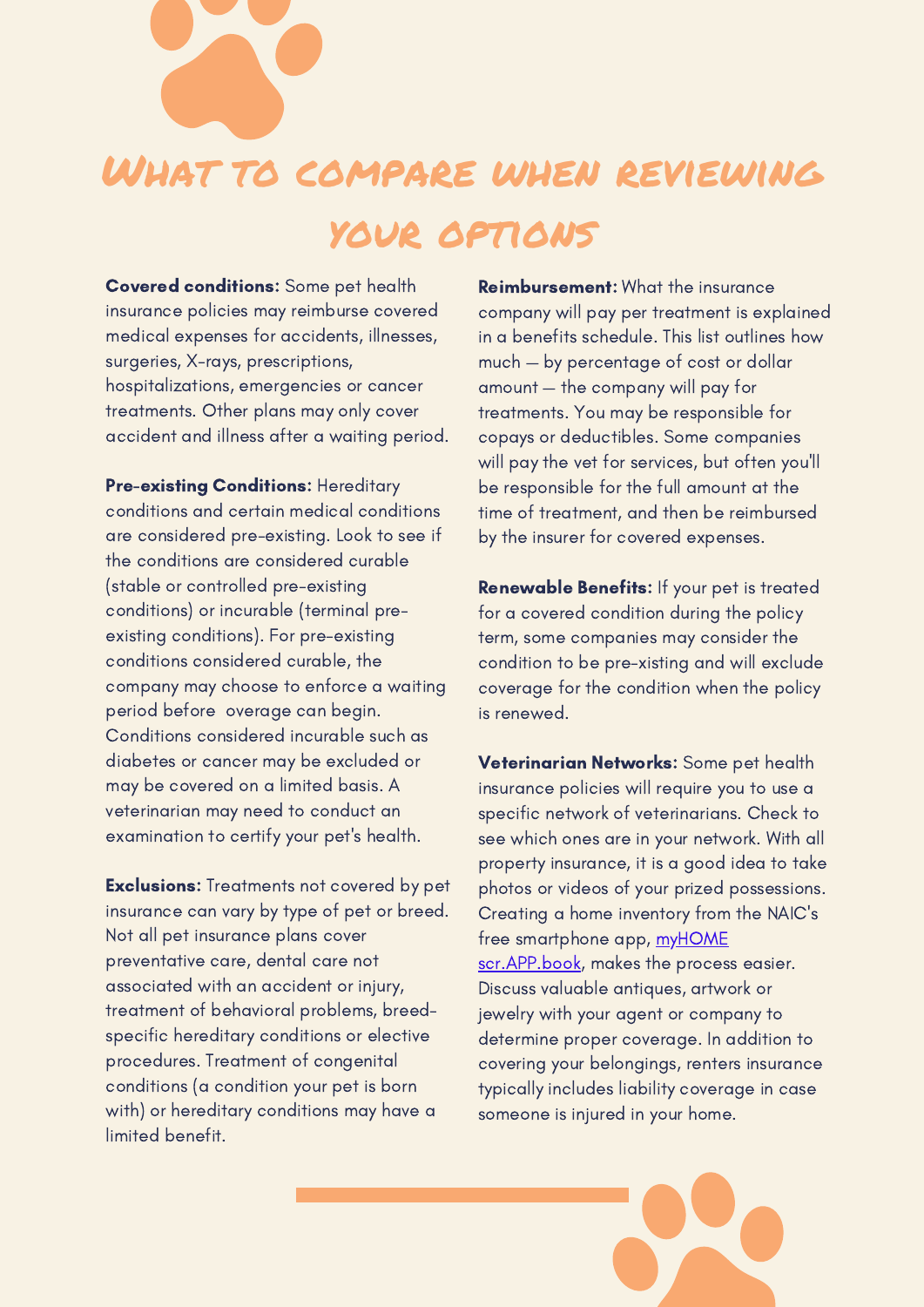

#### WHAT QUESTIONS TO

Consider whether you need pet health insurance. Estimate the health costs for your animal's expected life. Take into consideration how much you could afford for emergency treatment or a long illness.

Shop around! Compare policy benefits, deductibles, limits and exclusions. If you choose to purchase pet insurance, make time to read the terms and conditions including co-pays, deductibles, limits and exclusions. Doublecheck the amount of coverage shown in your insurance policy.

Checklist of questions to ask your insurance agent or company:

- Can I choose any veterinarian?
- What is the deductible and copay?
- Does the policy cover annual wellness exams?
- Is there a dollar limit for office fees?
- Are prescription drugs covered?
- What about spaying or neutering charges?
- Does the policy have renewable benefits?
- Is there a waiting period before coverage becomes effective?
- Does my pet need a health exam to qualify for the policy?
- If my pet has a pre-existing condition or chronic condition, how is it covered or excluded?
- How long do you take to pay claims?
- Does this plan cover advertising costs and rewards if my pet is lost or stolen?
- Does this plan have end-of-life benefits?